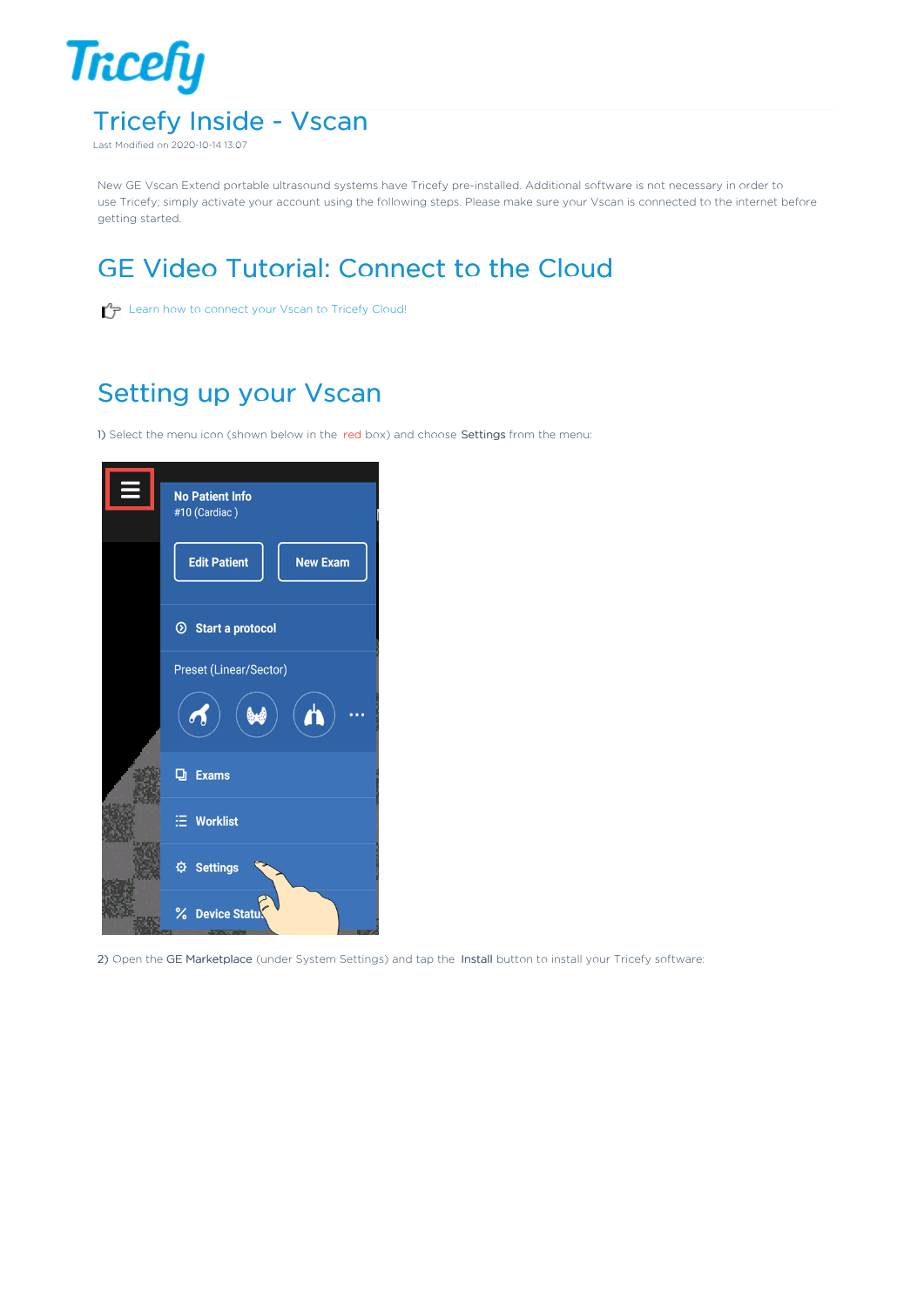# **Tricefy**

| <b>Tricefy</b> |                                          |
|----------------|------------------------------------------|
| <b>Tricefy</b> | <b>Tricefy</b><br>V1.1.2                 |
|                | Install                                  |
|                | Tricefy is the ultrasound cloud solution |

of Trice Imaging. Archive, collaborate and share images clips and reports. Sta... Read more

|                    | <b>Tricefy</b>                                                                                              | <b>Add Server</b><br><b>Add Image Server</b> |
|--------------------|-------------------------------------------------------------------------------------------------------------|----------------------------------------------|
| ellud.             | Activate Tricely Uplink and upload exams to the                                                             | Name<br>Trislan                              |
| Email Address      |                                                                                                             | Туре                                         |
| Cancel             | <b>Activate</b>                                                                                             | Triporty                                     |
| email address here | Please enter your email address to register for<br>Triciafy If you have a Tricefy login, platese enter that |                                              |

3) Select the Image Server option within the settings (under Server Settings), and choose Tricefy (which will automatically also be the Name of server).

After you enter a name and choose Tricefy as the type, tap the Add button to add your new Tricefy server

| <b>Settings</b><br>What would you like to change<br>$\overline{\phantom{a}}$ |        | <b>Add</b><br>Add Image Server                                |     |
|------------------------------------------------------------------------------|--------|---------------------------------------------------------------|-----|
| Set Current Preset as Default<br>Cardiac                                     |        | Name<br>Enter a memorable name                                |     |
| <b>Server Settings</b><br><b>Worklist Server</b>                             | Verify | Type<br>Dicom image server<br>Windows share<br><b>Tricefy</b> |     |
| Image Server                                                                 | Verify | Port                                                          |     |
| <b>DICOM Encoding</b><br><b>Select Character Encoding</b>                    |        | <b>Verify</b>                                                 | Add |

4) A message will display as Tricefy initializes ( $\Box$ ); you may not even notice this screen since the process completes in just one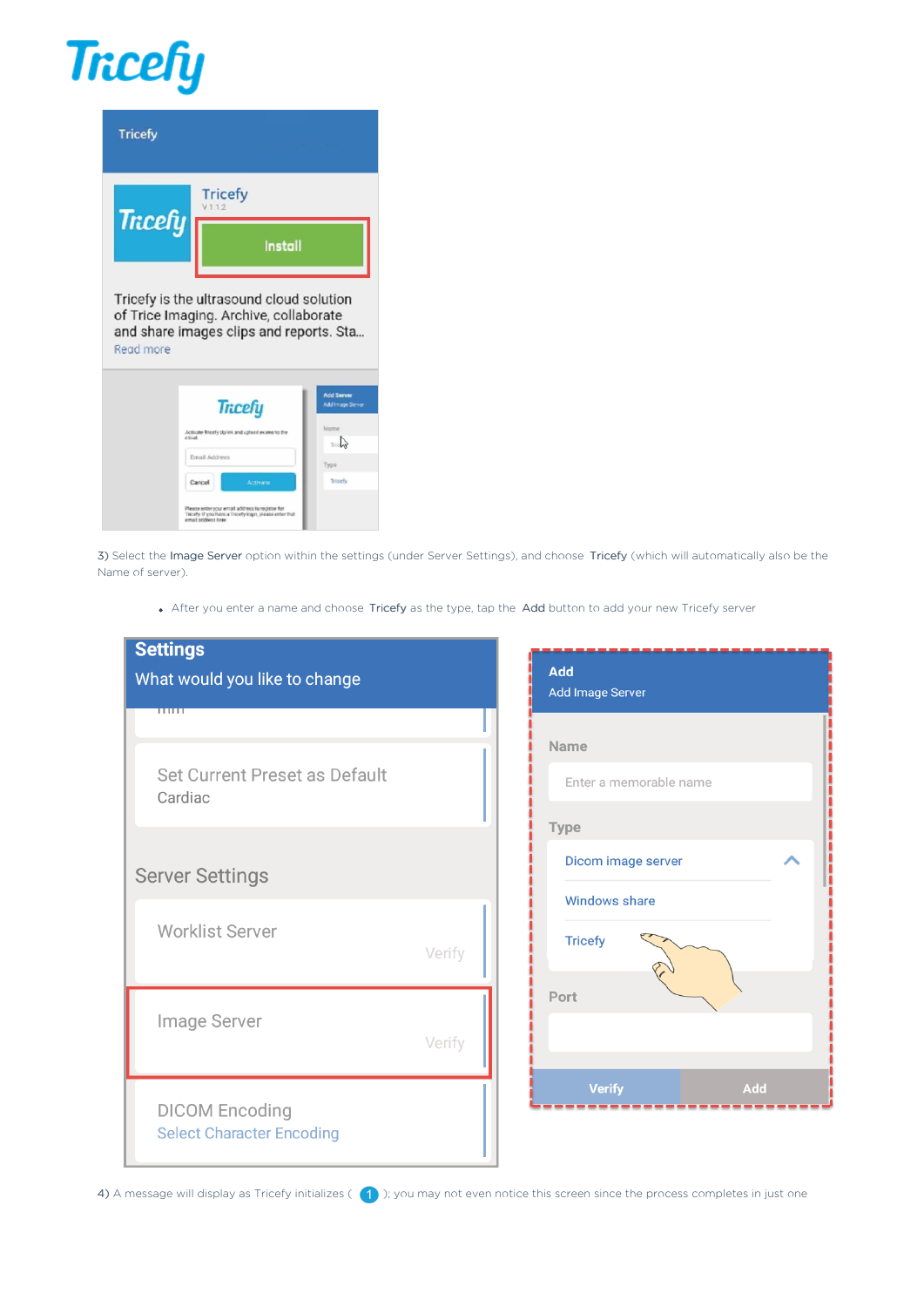

second. Enter your email address and tap the Activate button ( $\overline{2}$ ). Tapping the Email Address text box will display a keyboard.

- If you have a Tricefy account, enter the email address that you use to log into Tricefy
- Email addresses are saved and auto-populated based on the first few letters so that you can easily and quickly switch between users/departments

If your Vscan has already been activated, it will skip to the final screen ( $\overline{3}$ ).

| <b>Tricefy</b>                                                                               | <b>Tricefy</b>                                                                                                                                          | <b>Tricefy</b>                                                                                                                                                                                                                   |
|----------------------------------------------------------------------------------------------|---------------------------------------------------------------------------------------------------------------------------------------------------------|----------------------------------------------------------------------------------------------------------------------------------------------------------------------------------------------------------------------------------|
| Initializing                                                                                 | Activate Tricefy Uplink and upload exams to the<br>cloud.<br>Email Address                                                                              | <b>Tricefy Uplink Active</b>                                                                                                                                                                                                     |
| Cancel<br>Note: You need a working internet connection to<br>setup and use Tricefy services. | Activate<br>Cancel<br>Please enter your email address to register for<br>Tricefy. If you have a Tricefy login, please enter that<br>email address here. | Uplink ID<br>CC5AGYM01515<br>m@triceimaging.com<br><b>Activated By</b><br><b>Connected Account</b><br>Tricefy Demo Account (demo)<br><b>Customer Name</b><br><b>Trice Demo Accounts</b><br><b>OK</b><br><b>Change Activation</b> |
|                                                                                              | 2 <br>If a different department or a user with a different Tricefy account would like to use the Vscap simply select                                    | 3                                                                                                                                                                                                                                |

If a different department or a user with a different Tricefy account would like to use the Vscan, simply select Change Activation to enter a different email address.

Email addresses are saved and auto-populated based on the first few letters so that you can easily and quickly switch between users/departments

Otherwise, select OK.

5) Tap Add to complete this process:

| Add<br>Add Image Server |     |  |
|-------------------------|-----|--|
| <b>Name</b>             |     |  |
| Tricefy                 |     |  |
| <b>Type</b>             |     |  |
| <b>Tricefy</b>          |     |  |
|                         | Add |  |
|                         |     |  |

Your Vsca is now connected to the Tricefy Cloud!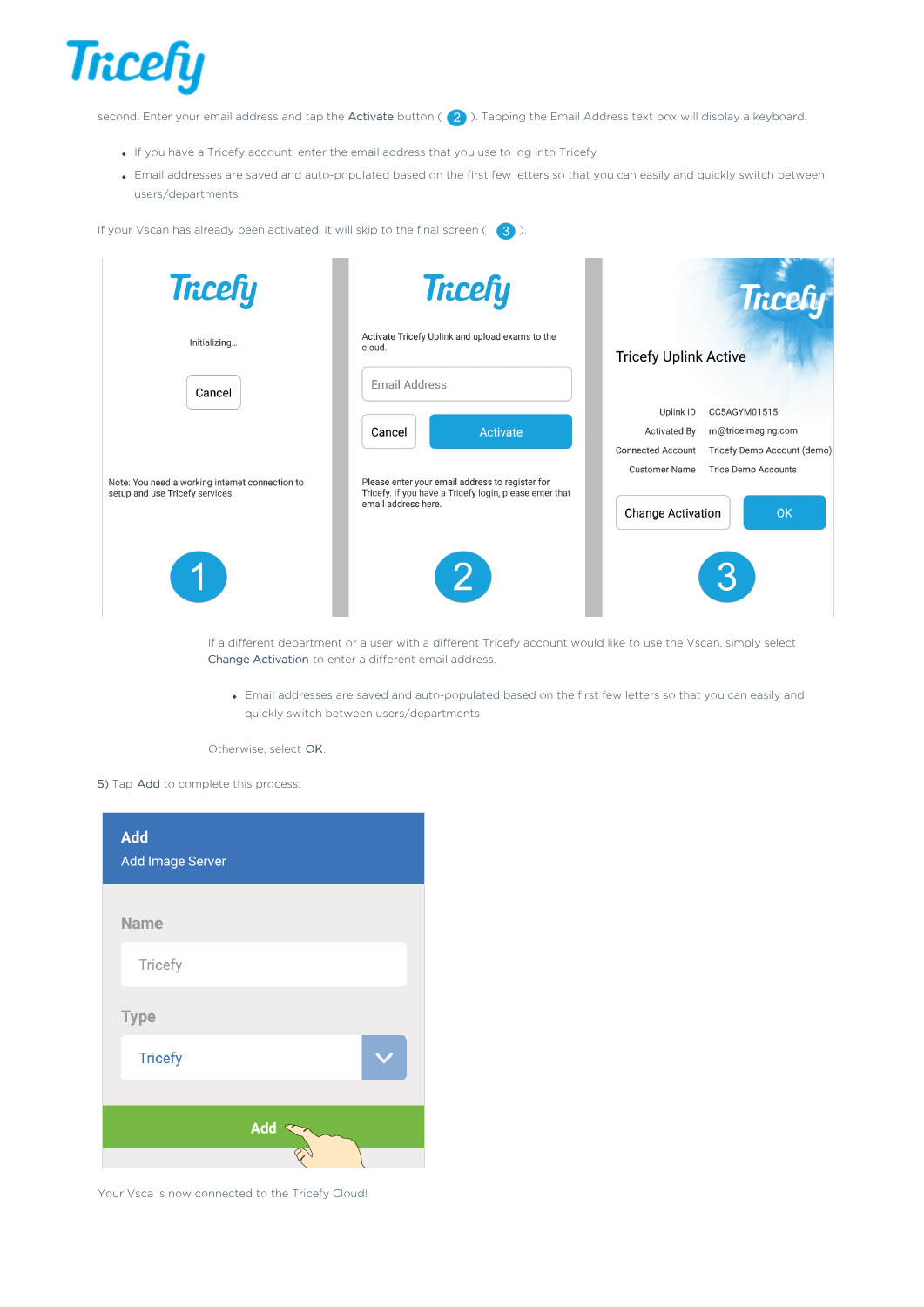

## Test your Tricefy

You will see Tricefy listed under Server Settings:



To make sure your Vscan can communicate with your new Tricefy server, tap Verify to perform a test.

If everything is working correctly, a Verify OK message will display

If your test does not work, make sure your Vscan is connected to the internet

#### Make it your Favorite

Tap and hold the Tricefy button (listed under your Server Settings, as shown above) to make it your "favorite" (default) server. Select Add and your examinations will automatically upload to Tricefy!



You will know that Tricefy was successfully added as your favorite because it be marked with a star.

Remember, in order to save an examination to any server using the Vscan, patient data for that exam must be entered.

#### Entering Patient Data